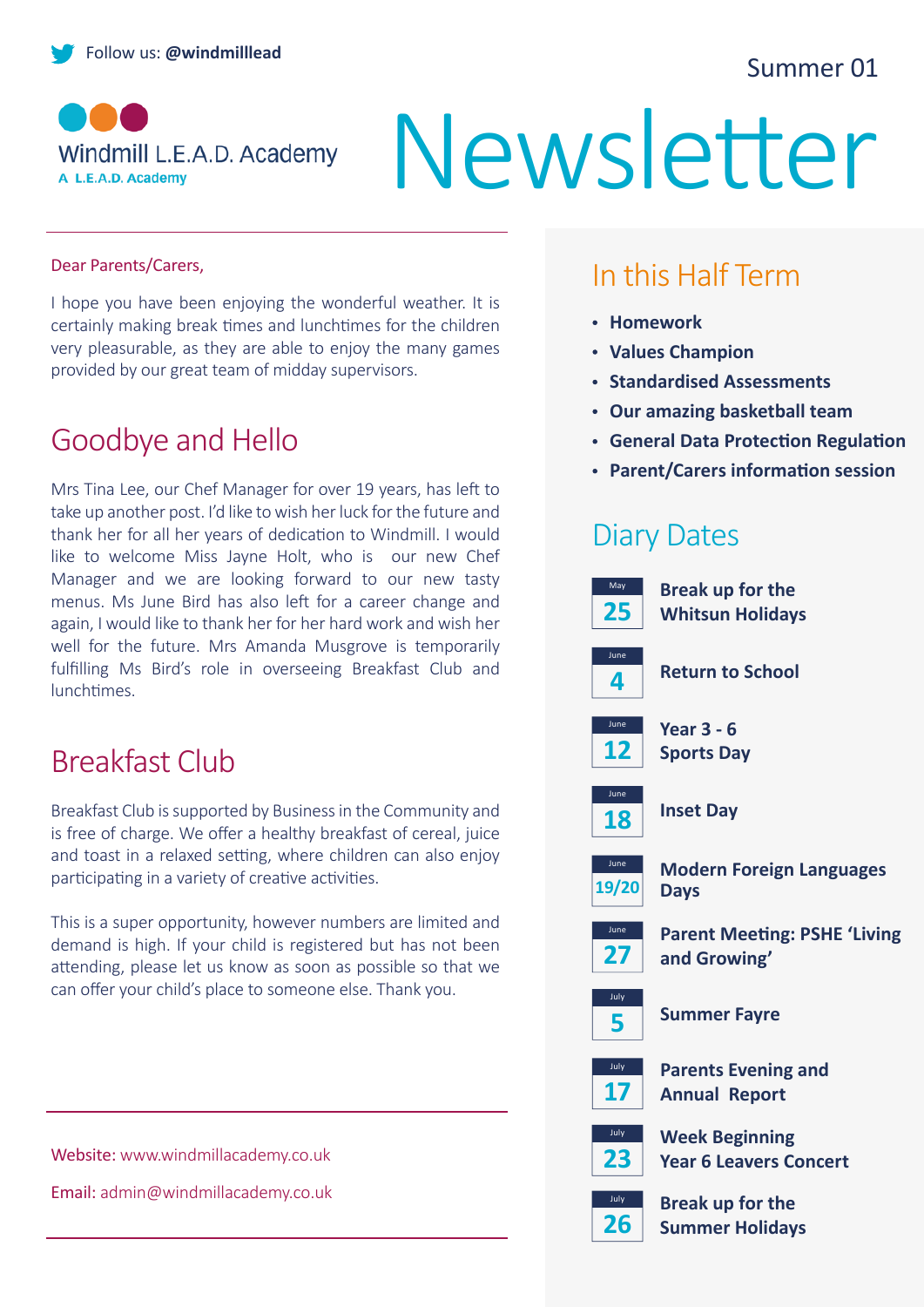# Values Champion

Look at how great our Values Champion medals look! It is wonderful to see the children wearing them so proudly in their classes. I can see lots of lovely smiles around school as we are focusing on the value of positivity this month.

### Homework

I'm pleased to say I have seen some great examples of homework so far. I particularly love the model rats by Maddison and Effie from their topic on 'The Plague!' Remember, the first Achievement Assembly next term will be celebrating children's homework projects from this term. I'm really looking forward to seeing what the children have been studying at home.

#### Ramadan

Ramadan is observed by Muslims across the world and observing Ramadan has the potential to offer individuals many benefits as well as the potential to cause temporary physical hardship during the day. However, the physical hardships for children raise concerns as they can include: exhaustion, decreased brain function, dizziness and headaches, and, I'm sure you'll agree, children experiencing these symptoms are going to find a long day at school hard, particularly in the present heat. Your child's class teacher will check with you if they say they are fasting. If this is the case, we will provide supervision inside school at break and lunchtimes so that they are not out in the heat or exerting themselves physically.

> We value **your voice** and would like you to join us on our journey of improvement.